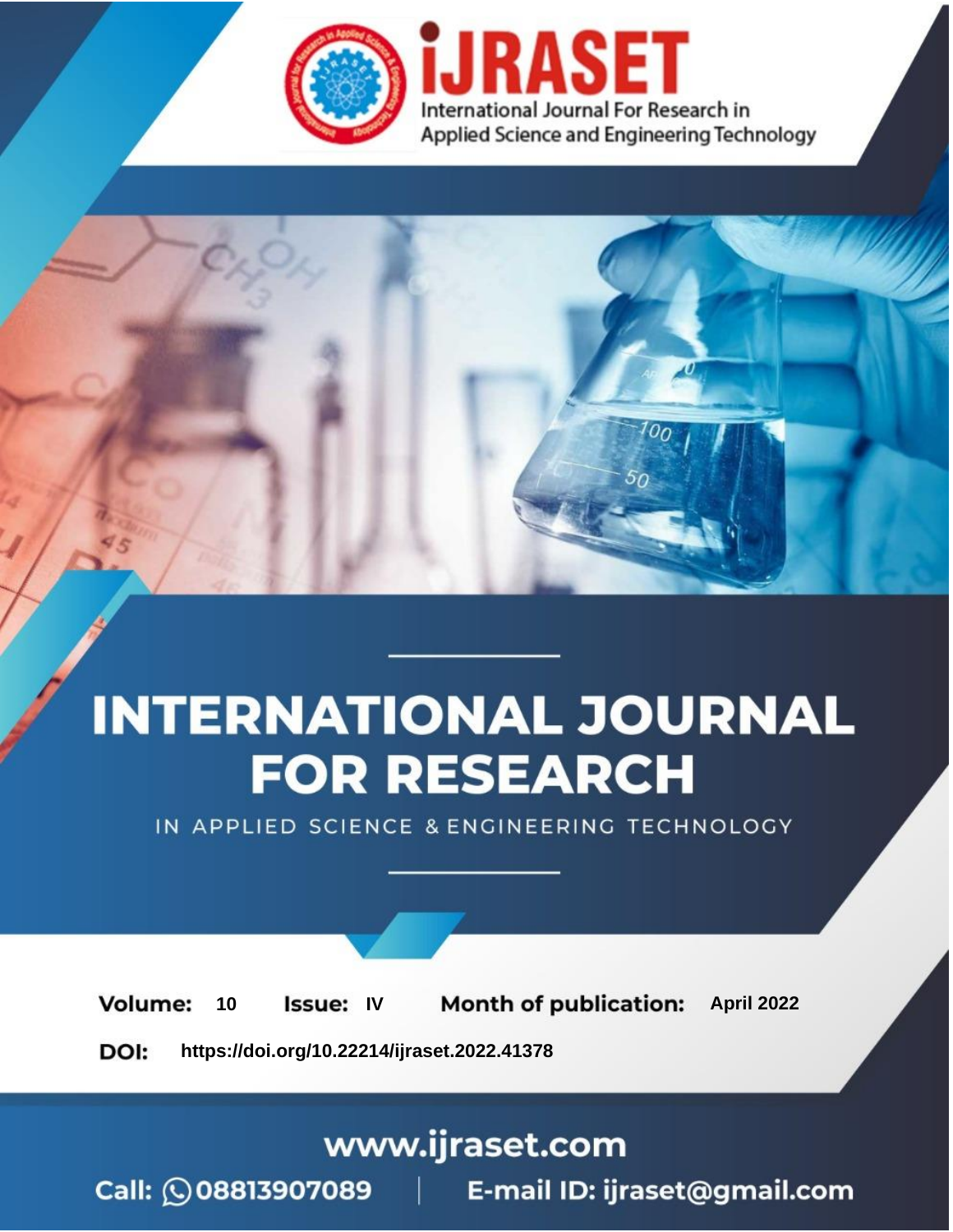

### **Optimization and Development of Existing Corn Sheller Machine**

Vedanand Mujbaile<sup>1</sup>, Aditya Shindekar<sup>2</sup>, Mayur Tidke<sup>3</sup>, Shronit Jiwankar<sup>4</sup>, Karan Bramhapurikar<sup>6</sup>, Chhaya Kakade<sup>7</sup>, Pratik Dhepe<sup>5</sup>

*<sup>1</sup>Assistant Professor, Department of Mechanical Engineering, Kdk College of Engineering, Nagpur, Maharashtra, India. 2, 3, 4, 5, 6, 7Ug students, Mechanical Engineering, Kdk College of Engineering, Nagpur*

*Abstract: In our country, most of the land use for the agriculture purpose that manufacture semi-finish product or product. Farmers in developing country like Republic of India grows little scale maze. Corn is sold-out by farmer with cob. the typical kernel value is just about double the value of cob. maze is extremely helpful plant for man and animal. it's a serious material for business particularly for production of starch, oil, protein, food sweeteners and bio fuels. it's process is effortful and time intense. This mobile machine was designed to shell maize and to separate the cob from the grain. The additional financial gain is generated by farmers if corns is embellished and kernels area unit sold-out on the market themselves. however this needs a worker of low cost operated by hand and economical maize. the shortage of little maize process machine i.e, maize worker is that the major maize production downside, particularly in our country Republic of India.*

#### **I. INTRODUCTION**

Corn is most big crop within the world and Republic of India is at no.6, there area unit few barrage fire techniques to peel the corn seeds from cob like peeling seeds from cob by hand or we are able to say ancient methodology, by this strategies the assembly rate is decrease sand grain loss increase the farmers ought to use these new strategies to extend their production rate at the less value with less human efforts. however these machines aren't reasonable for the farmers having little scale land that doesn't needed massive scale machine. therefore this review is regarding the concept of making the machine for corn barrage fire and pilling, having additional production rate and compact size and provision for separation of cobs from corn and shell from facets having applicable height and corn seeds from another side.

#### **II. LITERATURE REVIEW**

- *1)* Y.V. Mahatale and V.P. Pathak "Physiological analysis of various Manually A. Operated Corn barrage fire Methods" Corn is that the Third largest cereal made within the world with a trend of rising production in Asian nation. the conventional space for Corn in Asian nation was seventy seven.27 hundred thousand hectares with production concerning one hundred fifty.91 hundred thousand tones within the year 2007.There ar Four technique of Corn barrage fire particularly 1)octagonal Corn worker, 2)cob grain by hand, 3) hand operated Corn worker 4)beating by stick technique were carried for removing Corn grainfrom the cob. In gift technique of barrage fire Corn has verified to be inefficient, laborious, time overwhelming and low output. The energy expenditure rate was highest for beating by stick technique and lowest for polygon Corn worker
- *2)* Ashwin Kumar and Shaik Haneefa Mohammedan "Design, Development and Performance analysis of a Hand Operated Maize Sheller".The traditional barrage fire strategies ar rubbing on bricks or stone and by mistreatment iron cylinder consisting of wire mesh within. These strategies ar time overwhelming involves menial work. during this read, the study was undertaken to style, development and analysis of hand operated Corn worker. The Corn worker consisted of a cylinder and a cotyloid. The cylinder created of high steel of size diameter twenty one cm. The cylinder length eighty six cm, having beaters that rotates on the cylinder and separates grains from the cobs. Whereas the cotyloid was invented mistreatment five millimeter size soft-cast steel rods. The length of cotyloid was ninety one cm with slotted gap size of thirty.3cm×2.5cm.
- *3)* Pratima Panday, Jwala Bajrachrya and Pokharel" Influence of Corn Seed process with a domestically made worker on Seed Quality and Their Damage" The author says that corn is one among the foremost necessary leading crops within the world, that quite forty fifth of the population in mid-hill and high-hills considers maize meal to be their survival food. it's conjointly the second necessary food crop in Asian nation, Community based mostly Seed Production (CBSP) could be a property agricultural development tacit in hill and high-hills of {nepal|Nepal|Kingdom of Asian nation|Asian country|Asian nation} underneath the Hill Maize analysis Program together with Nepal Agricultural analysis Council (NARC); CIMMYT, Nepal; board of directors of Crop Development (CDD), with the target to supply quality seeds of maize at native level and to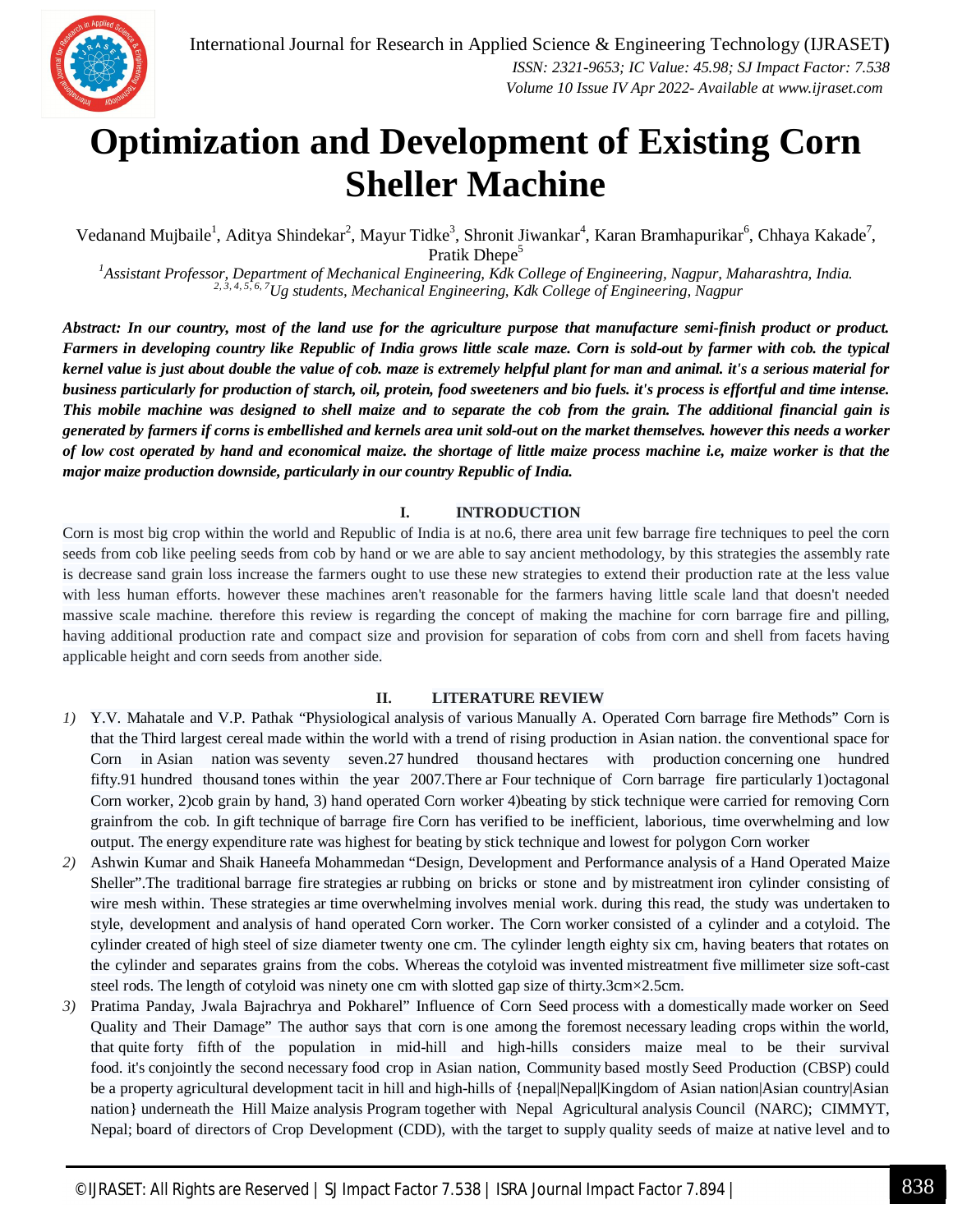

International Journal for Research in Applied Science & Engineering Technology (IJRASET**)**  *ISSN: 2321-9653; IC Value: 45.98; SJ Impact Factor: 7.538 Volume 10 Issue IV Apr 2022- Available at www.ijraset.com*

extend the utilization of improved quality seeds and eventually increase the crop production. Maize kernels ar generally shelled from the cob manually mistreatment hands. Manual barrage fire of maize is labor intensive and usually takes weeks and months for barrage fire the manual harvest. The mechanized alternatives to barrage fire maize by hand ar out there however they're typically unaffordable for subsistence farmers. picket corn worker could be a easy however ancient device created domestically for barrage fire the maize kernels and distributed to CBSP farmers cluster. All knowledge ascertained and analyzed within the gift study reveals the corn worker is equally economical and saved the time, labors and alternative resources. The corn worker can be used for maize process and learning.

- *4)* Ilori T. A., Raji A. O and O. Kilanko "Modeling Some engineering science Parameters with Machine Parameter mistreatment Hand hopped-up Corn Sheller" during this paper the author studied concerning the economic state of affairs in most developing countries have left farmers and processors in operation at the little scale, thence the utilization of automatic and wattage instrumentality is proscribed to the few giant scale industries. The impact of the engineering science parameters namely; weight, age, height and arm length in relevance the ensuing efficiencies; barrage fire potency, cleanup potency, mechanical injury and share loss of a hand hopped-up Corn barrage fire machine were studied it had been ascertained by the author that age is a lot of correlative with weight than arm length. From the results obtained during this study, the subsequent conclusions were drawn; the barrage fire potency increase with will increase in weight of the operator. the burden of the operator encompasses a nice influence once driving the machine. The mechanical injury ascertained from the performance analysis has terribly low correlation with the engineering science parameters.
- *5)* Desai Shridhar R.et al: This barrage fire machine has been designed, developed and invented for scale back the efforts of farmers. The barrage fire machine was tested within the fabrication search and later taken to the sphere. The corn discharging mechanism is effective and also the corn is discharged simply. For business functions one will improve the potency of the machine. By applying multiple head will increase the assembly rate.
- *6)* Oriaku E.C, Agulanna C.N, Nwannewuihe H.U, Onwukwe M.C and Adiele, I.D "Design and Performance analysis of a Corn De-Cobbing and Separating Machine" Here the author told that, Agricultural product like maize, soya bean, millet and rice, once processed into quality forms not solely prolongs the helpful lifetime of these product, however will increase Infobahn profit farmers create from mechanization technologies of such product. one among the foremost necessary process operations done to bring out the standard of maize is de-cobbing or separation of maize. Consequently, a de-cobbing and separation machine was designed, invented and its performance evaluated. Corn at wet content of fifteen.14% sound unit sourced domestically was utilized in the experiment and also the knowledge collected were analyzed. Results showed that for a complete 20kg of sample tested, the common feed and separation time were a pair of.38 and 2.90 minutes severally. the common feed and separation rates were a pair of.06 and 1.65 kg/min with a median separation potency of seventy eight.93 %. the common separation potency was fifty six.06 %. These results indicate that separation and separation will be performed out satisfactorily with the designed machine
- *7)* reckoning on the influence of agronomical, economic and social factors, barrage fire is finished in several ways: (i) barrage fire by hand, with easy tools; (ii) Mechanical barrage fire, with easy machines operated manually. (iii) Mechanical barrage fire, with motorized instrumentality. researching history, one will by all odds say that style and fabrication of corn barrage fire machine had been existing from past times. though throughout that point, the invented styles by Journal of Multidisciplinary branch of knowledge and Technology. (2002) developed a corn barrage fire machine driven electrically and hopped-up by a 2Hp of electrical motor.
- *8)* Praveen Kiran Republic of Mali, in Bharat of Power shortage and exhaustion of coal reserves and state, it's felt that Pedal Operated Maize Thresher for Maize separation is extremely necessary. This machine is setting friendly i.e. non-pollutant. it'll bring innovation and mechanization in agricultural engineering. Unskilled girls might also get employment. Development of such energy supply that has tremendous utility in energizing several rural based mostly method machines in places wherever dependability of accessibility of electrical energy is far low .The average work rate of a Any producing method requiring over 75W and which may be operated intermittently while not moving final result can even be man power-driven Such man powerdriven producing method will be supported the subsequent thought. during this processes a regulator is employed as a supply of power. hands is employed to energise the regulator at associate energy input rate, that is convenient for a person. once most attainable energy is hold on in regulator it's provided through appropriate drive (Gupta, 1997) and power train system to a shaft, that operates the method unit. The regulator can decelerate at a rate hooked in to load force. Larger the resisting force larger are the swiftness. therefore theoretical a load force of even infinite magnitude might be overturn by this man-flywheel system.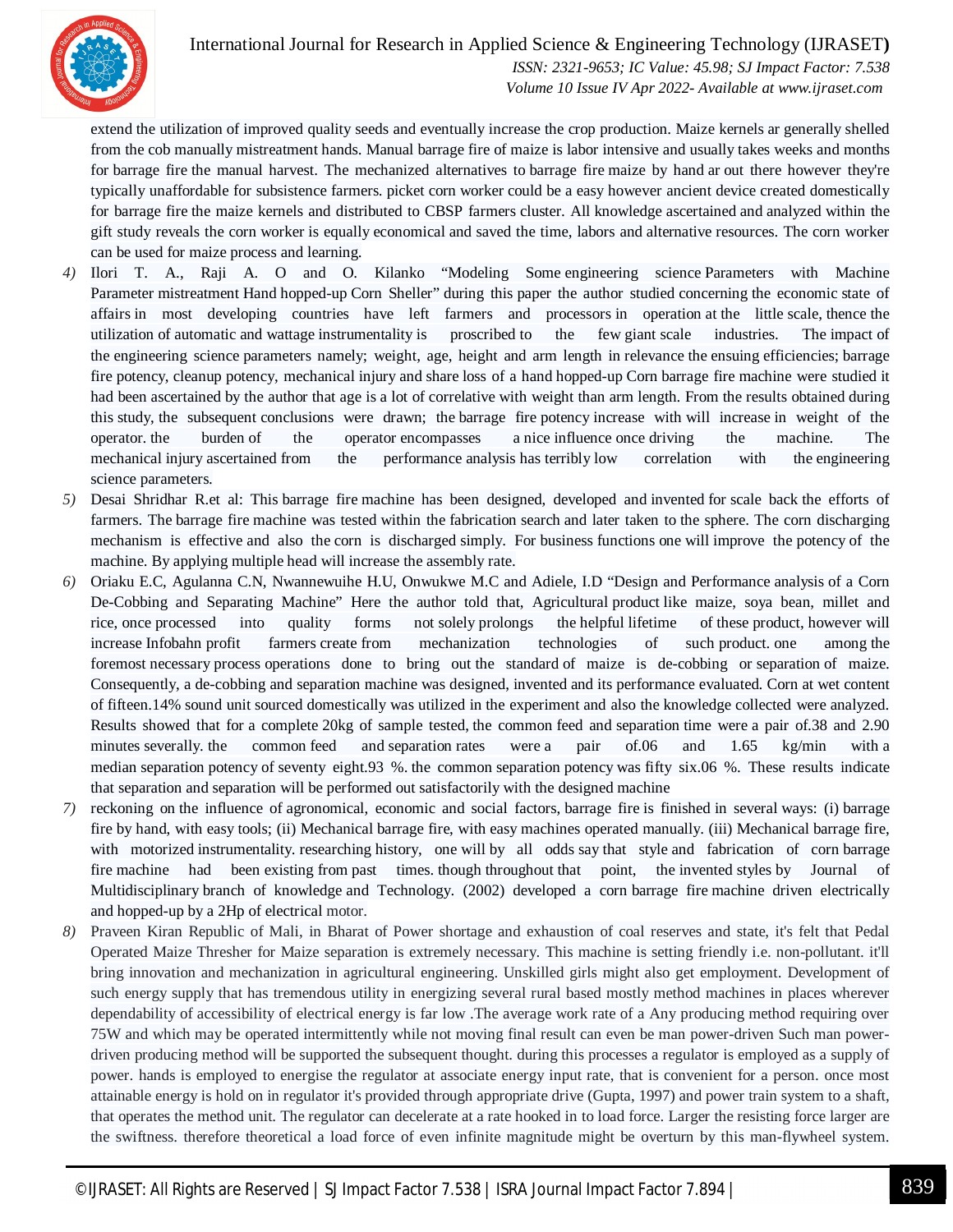

International Journal for Research in Applied Science & Engineering Technology (IJRASET**)**  *ISSN: 2321-9653; IC Value: 45.98; SJ Impact Factor: 7.538 Volume 10 Issue IV Apr 2022- Available at www.ijraset.com*

Pedal driven Maize Thresher operates on the premise of higher than principle. If such machine is developed it'll be nice facilitate to farmers of geographic region as a result of it doesn't want typical energy. it's setting friendly Ernst Mach

Depending on the influence of scientific discipline, economic and social factors, firing is finished in numerous ways: (i) firing by hand, with straightforward tools; (ii) Mechanical firing, with straightforward machines operated manually. (iii) Mechanical firing, with motorized instrumentality. hunting history, one will by all odds say that style and fabrication of corn firing machine had been living from yore. though throughout that point, the fictitious styles by Journal of Multidisciplinary study and Technology

#### **III. AIM AND OBJECTIVE**

The main aim of this project is to boost the present corn worker machine . Create the machine having higher potency with less grain injury No special talent needed to work the machine Low scale land farmers will simply reasonable at less value Reduce the time to shell the corn. To reduce the human efforts.

#### **IV. CONCLUSION**

Corn battery and thrasher add the modernization within the agricultural field. This machine can build the farmers becomes freelance and not accept the labor for removing covers of maize and for deseeding. one person will expeditiously operate this Corn battery and prehreshing machine. It takes less weeding time compared to manual battery and separation of maize. Controlled feed rate and from operating as per directions on will come through bigger productivity. It is moveable Corn battery and thrasher with collection system which may be driven by mechanically.

#### **REFERENCES**

- [1] Abdulkadir, B.H. Mattew, S.A., Olufemi, A.O., and Ikechukwu, C.U. (2009). the planning and construction of maize thrasher. Assumption University Journal of Technology, 12(3).
- [2] Ilori T. A., Raji A. O and O. Kilanko, " Modelling some engineering parameters with machine parameter victimisation hand power-driven Corn Sheller".
- [3] Joshi, H.C. (1981). style and choice of thresher parameters and parts.Journal of Agricultural Mech.In Asia, continent and Latin America; Vol. 12(2). International analysis Journal of Engineering and Technology (IRJET) e-ISSN: 2395-0056 Volume: 05 Issue: 03 | Mar-2018 World Wide Web.irjet.net p-ISSN: 2395-0072 © 2018, IRJET | Impact issue value: six.171 | ISO 9001:2008 Certified Journal | Page seventy seven
- [4] Pratima Pandey, Jwala Bajrachrya and S Pokhare "Influence of corn seed process with a regionally made worker on seed quality and their damage"
- [5] Gite, L.P. and Yadav, B.G. 1989. mensuration survey for agricultural machinery style, associate Indian case study. Applied engineering. 20: 191-196
- [6] Kumar, V.J.F. and Parvathi, S. (1998). engineering studies on manually operate maize worker, Agricultural. Engineering Journal, 7(1): 37-45.
- [7] Oriaku E.C, Agulanna C.N, Nwannewuihe H.U, Onwukwe M.C and Adiele, I.D "Design and Performance analysis of a Corn De-Cobbing and Separating Machine" Volume-03, Issue-06, pp-127-13